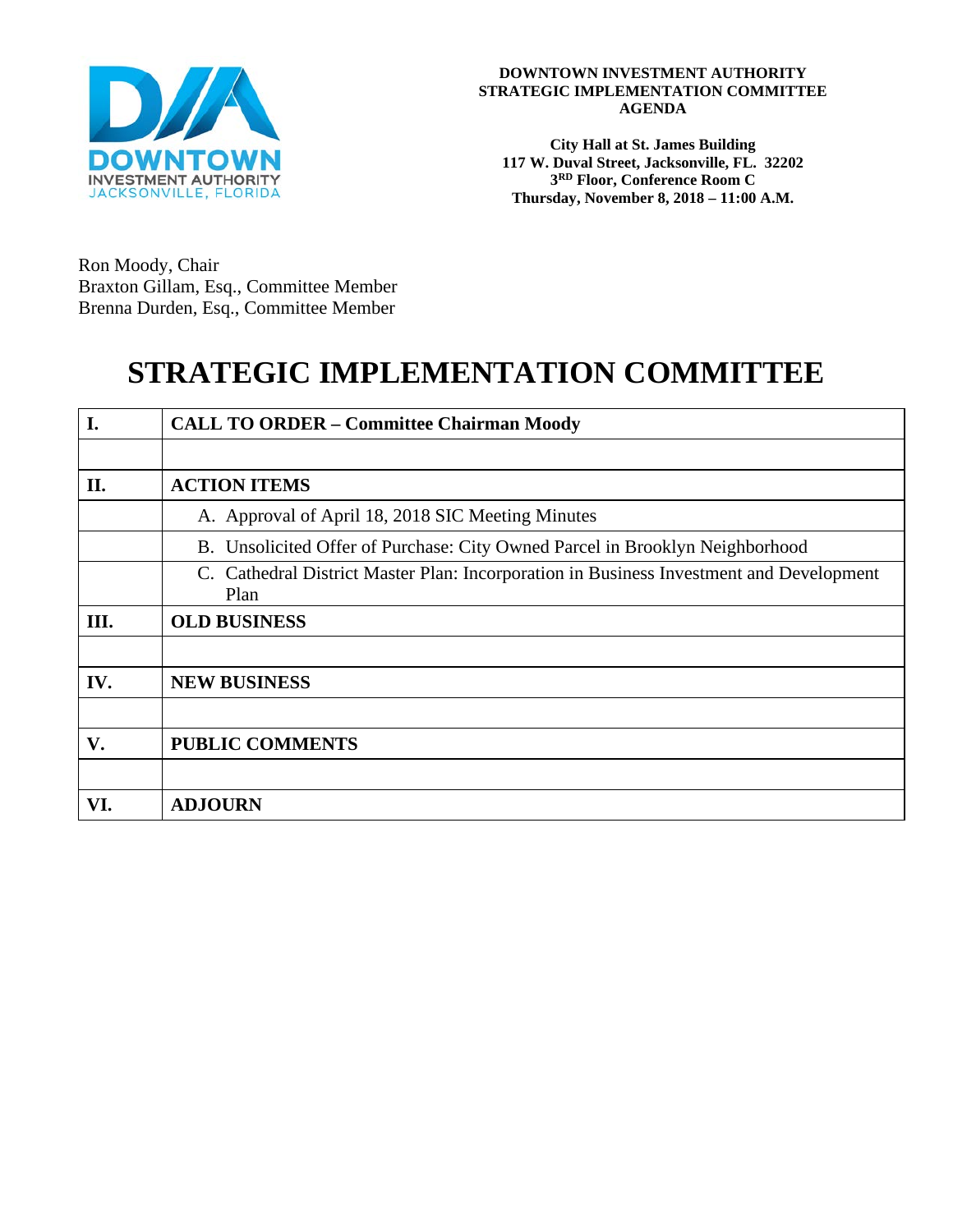

**Downtown Investment Authority Committee Meeting**

**City Hall at St. James 117 West Duval St., 3rd Floor, Conf Room C.** *November 8, 2018– 11:00 a.m.*

#### *DIA Draft Strategic Implementation Committee Meeting Minutes*

**Committee Members Present:** Ron Moody, Committee Chair, Brenna Durden, Esq., and Braxton Gillam, Esq.

**DIA Staff:** Brian Hughes, Interim Chief Executive Officer, Guy Parola Operations Manager, Tom Daly, Finance Manager; Jim Klement, DDRB Coordinator and Karen Underwood-Eiland, Executive Assistant

**Office of General Counsel:** John Sawyer

**Others Present:** Camille Johnson, Executive Assistant to Brian Hughes, Ju'Coby Pittman, Council member, Alex Sifakis, Ginny Myrick, and Steve Tocknell.

## **I. CALL TO ORDER**

Committee Chairman Moody called the meeting to order at 11:00 a.m.

Board Member Gilliam was present by phone.

#### **II. ACTION ITEMS**

#### **A. Approval of April 18, 2018 Strategic Implementation Committee Minutes**

**A MOTION WAS MADE BY BOARD MEMBER DURDEN AND SECONDED BY BOARD MEMBER MOODY APPROVING THE APRIL 18, 2018 STRATEGIC IMPLEMENTATION COMMITTEE MEETING MINUTES,** 

**THE MOTION PASSED UNANIMOUSLY 2-0-0.**

#### **B. Unsolicited Offer of Purchase: City Owned Parcel in Brooklyn Neighborhood.**

Guy Parola provided a summary. DIA is in receipt of a proposal to purchase Duval County Tax Parcel 089290 0000 ("Property). The purchaser owns property on both sides of the City's, essentially sandwiching in the Property. The Property is appraised at \$17,200.

Alex Safikas, Owner, Jax Development LLC was available to answer any questions.

## **A MOTION WAS MADE BY BOARD MEMBER DURDEN AND SECONDED BY BOARD MEMBER MOODY RECOMMENDING TO APPROVE UNSOLICITED OFFER**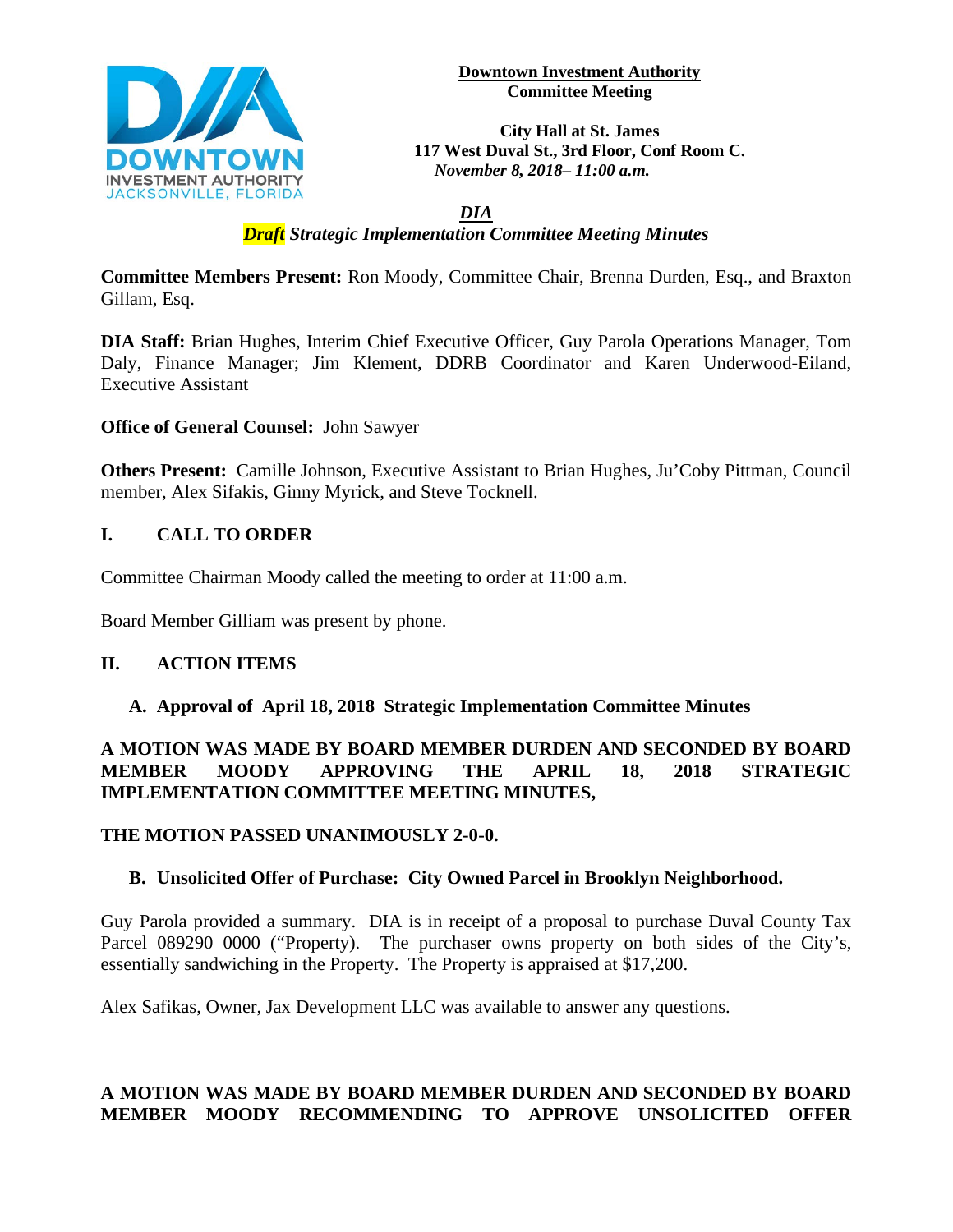#### **PURCHASING THE PROPERTY AT 0 ELM STREET REAL ESTATE NUMBER 089290- 0000 FROM THE CITY OF JACKSONVIILE FOR \$17,200 AND TO BE PRESENTED AT THE NEXT DIA BOARD MEETING TO THE FULL BOARD FOR APPROVAL.**

## **THE MOTION PASSED 2-0-0.**

## **C. Cathedral District Master Plan**

Guy Parola noted at the June 20<sup>th</sup> DIA Board meeting, Ginny Myrick and Steve Kelly (TIAA Bank, Chair of Cathedral District-Jax) provided a presentation to the DIA Board, discussing the Cathedral District Master Plan. A brief overview of the Master plan was provided with discussion primarily on an effort to bring in a Charter School as well as the potential redevelopment of the former YWCA/Community Connections site. Board Member Durden discussed vetting the Master Plan for incorporation into the CRA Plan.

Ginny Myrick provided a presentation to the committee. She inquired how to get the project adopted by City Council embedded underlying in the Design guidelines 656.311.0.

Brian Hughes commented that moving forward it will take a lot of work of catalytic pieces. He also commented about the dog park and angels being displayed in the park.

Council Member Ju'Coby Pittman stated that this was a great information process.

Board Member Durden discussed how the project came forth and explained how the meeting came for review for recommendation to the full board. Board Member Durden will be transferring to the Downtown Development Review Board and her legislation will be heard in City Council next Tuesday, November 20, 2018. She addressed that the committee should make a recommendation. Her goal is to capture the excellent work that the private sector has done, so the area can develop it in their vision.

Board Member Gillam commented about the District project and thanked the private sector. He also mentioned the policy response for DIA constraints and addressed concerns regarding City Council, Mayor's office loopholes. He is in support of the concept.

Steve Tocknell member of St. John Cathedral was present.

Staff will provide several options for inclusion in BID / CRA.

#### **III. OLD BUSINESS NONE**

#### **IV. NEW BUSINESS NONE**